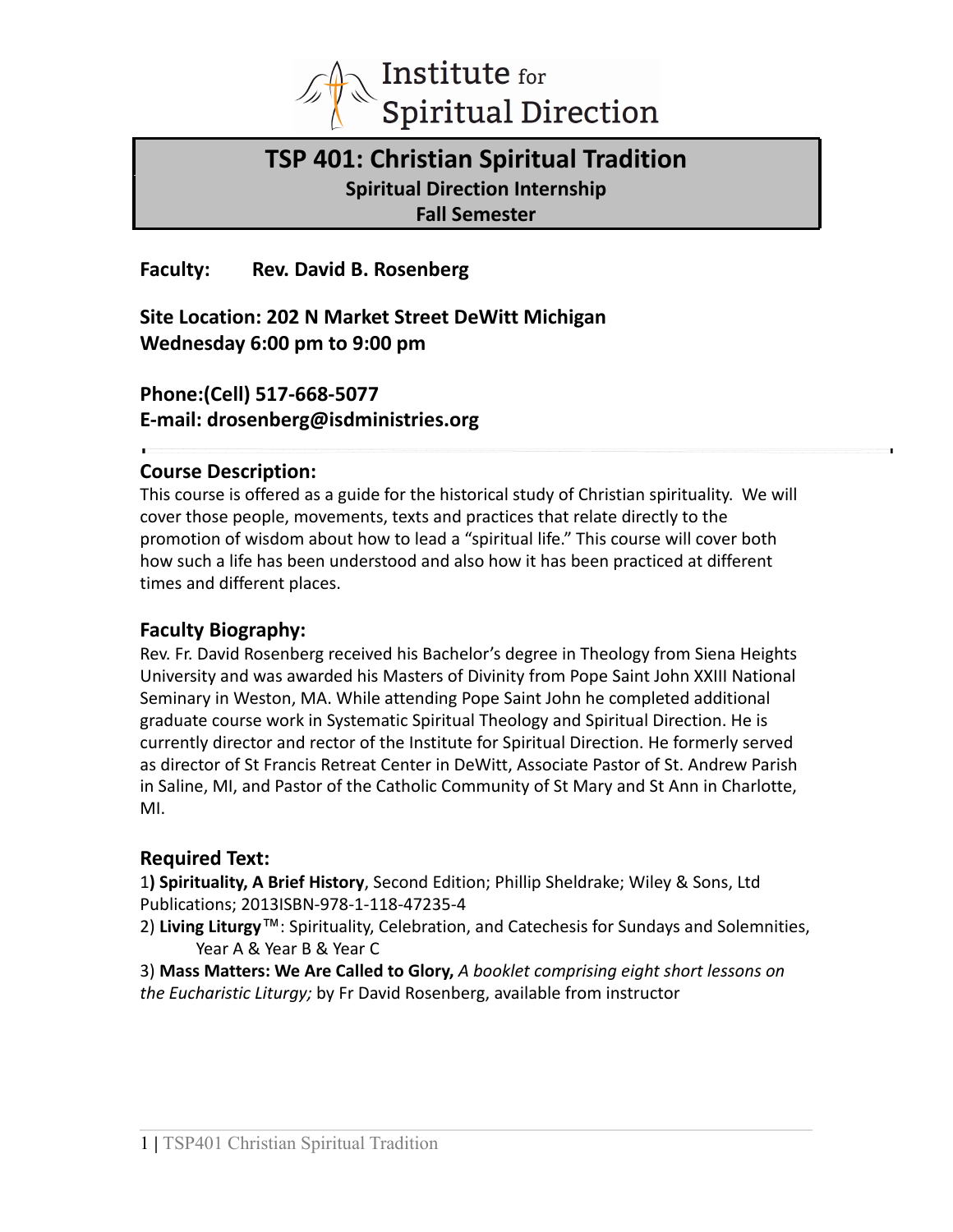

# **Library Reference Books for supplemental reading:**

**Sacred Fire**: A Vision for Deeper Human and Christian Maturity; Ronald Rolheiser; 2014 **The Gift of Spiritual Direction**; Wilfrid Stinissen; Liguori Press, Missouri (1999); ISBN-G-7648-0385-9

# **TSP Learning Outcomes:**

- **Systematic Spiritual Theology** *--* Students will identify and comprehend the historical foundations of spirituality and be able to apply them to ministry.
- **Christian Worldview** *--* Students will explore the foundational spiritual traditions of Christianity and demonstrate skill in applying to ministry its methods, resources, and meaning.
- **Reflective Skills** -- Students will learn to reflect on their world experience through a spiritual lens.
- **Collaborative Learning** -- Students will apply their increasing spiritual theological understanding to both learning and directing others.

# **Grading Policy and Scale:**

It is expected that written assignments and class presentations reflect the following:

Clear expression of thought Logical coherence Correct facts Engagement with course material Correct spelling and grammar

This is a Pass/Fail course, with the final grade based on the following point potential: Attendance and active participation 70 Class Presentations 30

# **Attendance Policy:**

Students are expected to attend each class. In the event of illness or emergency please notify the professor.

# **Students With Learning Disabilities:**

If a student is in need of an accommodation based on the impact of your disability, you should contact me to arrange an appointment. At the appointment we can discuss the course format, anticipate your needs and explore potential accommodations. I rely on the Diocesan Office for Disabilities for assistance in verifying the need for accommodations and developing accommodation strategies.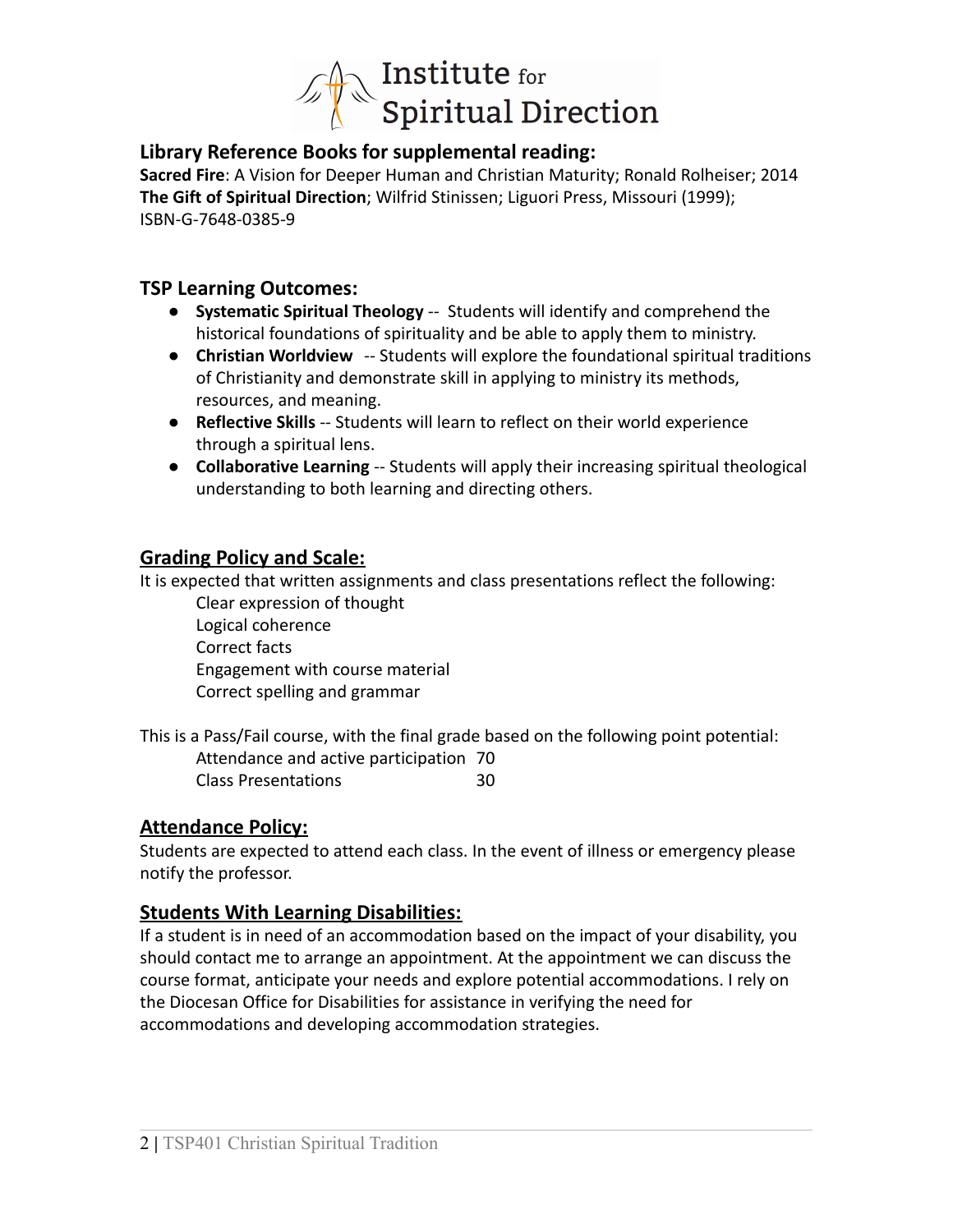

# **Course Schedule and Assignment List:**

| <b>Class Week: Class Dates:</b> |  |
|---------------------------------|--|
| 1                               |  |
| 2                               |  |
| 3                               |  |
| 4                               |  |
| 5                               |  |
| 6                               |  |
| 7                               |  |
| 8                               |  |
| 9                               |  |
| 10                              |  |
| 11                              |  |
| T'giving Break                  |  |
| 12                              |  |
| Graduation                      |  |

# **Typical Class Agenda:**

| $6:00 \text{ pm} - 6:20 \text{ pm}$ | Lectio Divina Reflection    |
|-------------------------------------|-----------------------------|
| $6:20 \text{ pm} - 7:20 \text{ pm}$ | Lecture Q/A                 |
| $7:25$ pm $-7:40$ pm                | 15 minute Break             |
| $7:40 \text{ pm} - 8:40 \text{ pm}$ | <b>Student Presentation</b> |
| $8:40 \text{ pm} - 9:00 \text{ pm}$ | Large Group Wrap up         |
|                                     |                             |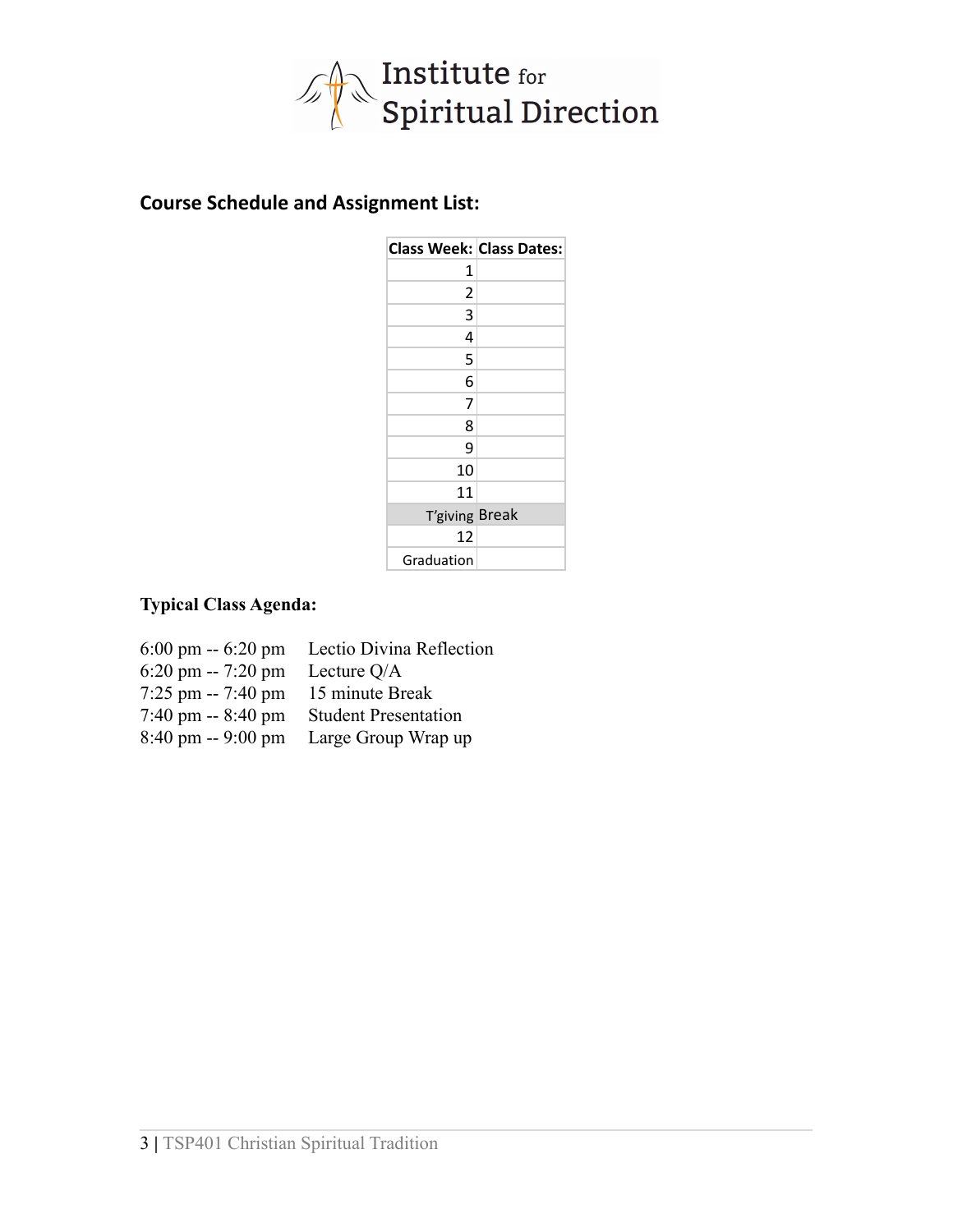

*Class will be in session 12 times, and have a combination of lectures and student presentations. The mandatory and necessary reading assignments are for the next "Class Week." This is all enumerated in the class schedule outlined below.*

#### **Class Week 1**

#### **Note: Required reading** *before this first class*:

- **1) "Spiritual Theology -- Course Intro -- The Art of Spiritual Direction"** Use this link to access this as a Google Doc: [https://docs.google.com/document/d/1wN\\_--Mti\\_egpJzeUm5O6PfbNdM](https://docs.google.com/document/d/1wN_--Mti_egpJzeUm5O6PfbNdM6zR90DzjRWGrF3OP8/edit?usp=sharing) [6zR90DzjRWGrF3OP8/edit?usp=sharing](https://docs.google.com/document/d/1wN_--Mti_egpJzeUm5O6PfbNdM6zR90DzjRWGrF3OP8/edit?usp=sharing)
- 2) **"How to Write a Reflection Paper"** Use this link to access this as a Google Doc: [https://docs.google.com/document/d/11Tkb4A0inw9csXe2-yP-nN-Emzyrr](https://docs.google.com/document/d/11Tkb4A0inw9csXe2-yP-nN-EmzyrrXYqGOz03WxErwk/edit?usp=sharing) [XYqGOz03WxErwk/edit?usp=sharing](https://docs.google.com/document/d/11Tkb4A0inw9csXe2-yP-nN-EmzyrrXYqGOz03WxErwk/edit?usp=sharing)

*(hand outs as PDF will be emailed by Fr D)*

**Lecture:** Spiritual Theology -- Course Intro -- The Art of Spiritual Direction

#### **Reading Assignment for Class Week 2:**

Ch 1 Part I, pg 1 - 9 , What Is Spirituality? ISD Gospel Reflection:*(email to reflections@isdministries.org)*

#### **Class Week 2**

**Guest Lecturer:** Spiritual Direction: an Overview **Lecture:** Ch 1 Part I, pg 1-9, What is Spirituality?

#### **Reading Assignment for Class Week 3:** Ch 1 Part II, Pg 11 - 18 What is Spirituality?

ISD Gospel Reflection:*(email to reflections@isdministries.org)*

#### **Class Week 3:**

**Lecture:** Ch 1 Part II, Pg 11 - 18 What is Spirituality? **Student Presentations:** Ch 1 Part II

#### **Reading Assignment for Class Week 4:**

Ch 2, Foundations: Scriptures and Early Church ISD Gospel Reflection:*(email to reflections@isdministries.org)*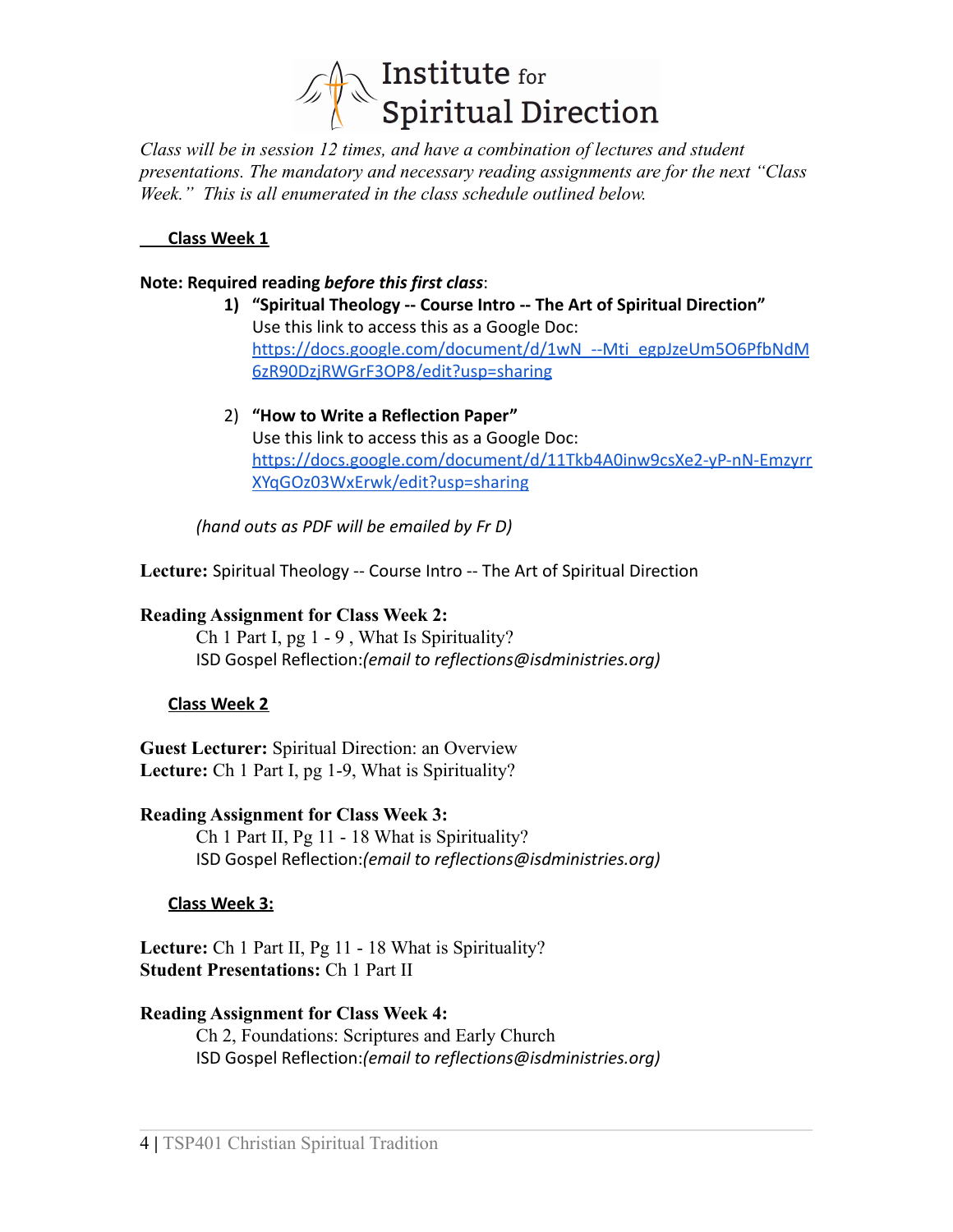

### **Class Week 4:**

**Lecture:** Ch 2 Foundations **Student Presentation:** Ch 2 (Select Topic from Chapter)

### **Reading Assignment for Class Week 5:**

Ch 3, Monastic Spiritualities: 300-1150 ISD Gospel Reflection:*(email to reflections@isdministries.org)*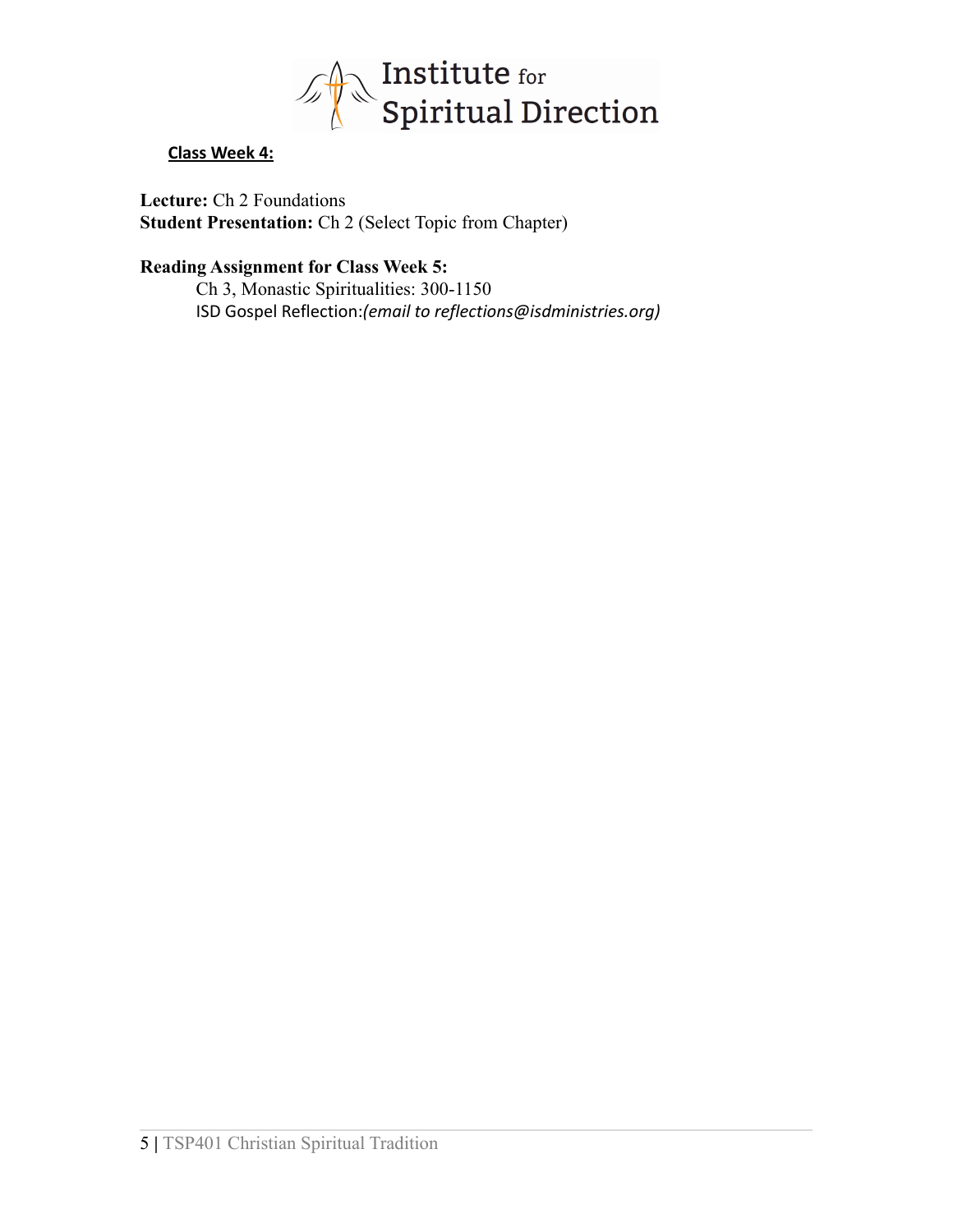

### **Class Week 5:**

**Lecture:** Ch 3, Monastic Spiritualities: 300-1150 **Student Presentation:** Ch 3, (Select Topic from Chapter)

### **Reading Assignment for Class Week 6:**

Ch 4, Spirituality In The City: 1150 – 1450 ISD Gospel Reflection:*(email to reflections@isdministries.org)*

### **Class Week 6:**

**Lecture:** Ch 4, Spirituality In The City: 1150 – 1450 **Student Presentation:** Ch 4, (Select Topic from Chapter)

### **Reading Assignment for Class Week 7:**

Ch 5, Spiritualities in the Age of Reformations: 1450 – 1700 ISD Gospel Reflection:*(email to reflections@isdministries.org)*

### **Class Week 7:**

**Lecture:** Ch 5, Spiritualities in the Age of Reformations: 1450 – 1700 **Student Presentation:** Ch 5, (Select Topic from Chapter)

### **Reading Assignment for Class Week 8:**

Ch 6, Spirituality in an Age of Reason: 1700 -- 1900 ISD Gospel Reflection:*(email to reflections@isdministries.org)*

### **Class Week 8:**

**Lecture:** Ch 6, Spirituality in an Age of Reason: 1700 -- 1900 **Student Presentation:** Ch 6, (Select Topic from Chapter)

**Reading Assignment for Class Week 9:** Ch 7, Modernity to Postmodernity: 1900 – 2000

#### **Class Week 9:**

**Lecture:** Ch 7, Modernity to Postmodernity: 1900 – 2000 **Student Presentation:** Ch 7, (Select Topic from Chapter)

**Reading Assignment for Class Week 10:** Ch 8, Twenty-First Century Trajectories ISD Gospel Reflection:*(email to reflections@isdministries.org)*